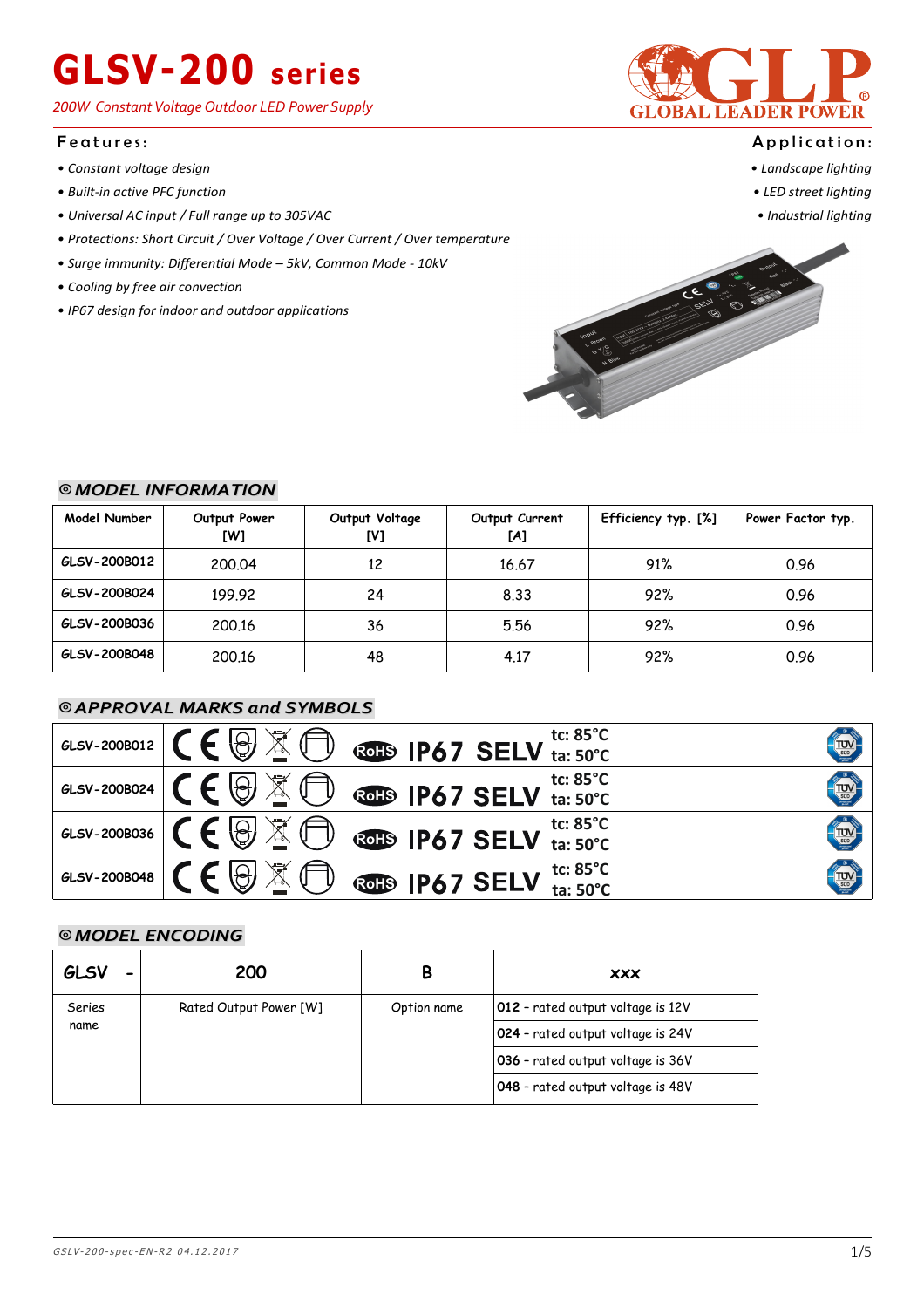*200W Constant Voltage Outdoor LED Power Supply*



### ⦾ *ELECTRICAL SPECIFICATION*

| <b>MODEL</b>                            | GLSV-200B012                                        | GLSV-200B024   | GLSV-200B036   | GLSV-200B048   |
|-----------------------------------------|-----------------------------------------------------|----------------|----------------|----------------|
|                                         |                                                     |                |                |                |
| <b>OUTPUT</b>                           |                                                     |                |                |                |
| OUTPUT VOLTAGE                          | 12VDC                                               | 24VDC          | 36VDC          | 48VDC          |
| NO LOAD VOLTAGE (MAX.)                  | 12.6VDC                                             | 25.2VDC        | 37.8VDC        | 50.4VDC        |
| <b>LOAD CURRENT RANGE</b>               | $0 \div 16.67A$                                     | $0 \div 8.33A$ | $0 \div 5.56A$ | $0 \div 4.17A$ |
| <b>RATED POWER</b>                      | 200.04W                                             | 199.92W        | 200.16W        | 200.16W        |
| <b>OUTPUT VOLTAGE PRECISION</b>         | ± 5.0%                                              |                |                |                |
| LINE REGULATION (FROM 115VAC TO 305VAC) | ± 3.0%                                              |                |                |                |
| LOAD REGULATION (FROM 50% TO 100% LOAD) | ± 3.0%                                              |                |                |                |
| <b>OUTPUT VOLTAGE RIPPLE</b>            | $< 3\% v_{OUT}$<br>$< 2\%$ $V_{OUT}$                |                |                |                |
| <b>TURN-ON DELAY TIME</b>               | 0.5s for 100% load 230VAC / 1s for 100% load 115VAC |                |                |                |
|                                         |                                                     |                |                |                |
| <b>INPUT</b>                            |                                                     |                |                |                |
|                                         |                                                     |                |                |                |

| <b>VOLTAGE RANGE</b>           | 90 ÷ 305VAC (Refer to Input Voltage vs. Load Curve)               |     |     |     |  |
|--------------------------------|-------------------------------------------------------------------|-----|-----|-----|--|
| <b>FREQUENCY RANGE</b>         | $47 \div 63$ Hz                                                   |     |     |     |  |
|                                | 91%                                                               | 92% | 92% | 92% |  |
| EFFICIENCY AT 100% LOAD (TYP.) | Refer to Efficiency vs. Output Load Curve                         |     |     |     |  |
| <b>AC CURRENT (MAX.)</b>       | 2.8A                                                              |     |     |     |  |
| <b>INRUSH CURRENT (MAX.)</b>   | 150A / 230VAC (Refer to Inrush Current Waveform)                  |     |     |     |  |
| <b>LEAKAGE CURRENT (MAX.)</b>  | 0.75mA/230VAC                                                     |     |     |     |  |
| <b>POWER FACTOR (TYP.)</b>     | 0.96 / 230VAC at 100% load (Refer to Power Factor vs. Load Curve) |     |     |     |  |
| <b>THD</b>                     | < 15% / 230VAC at 70-100% load (Refer to THD vs. Load Curve)      |     |     |     |  |
|                                |                                                                   |     |     |     |  |

| <b>PROTECTIONS</b>      |                                                         |                      |                                        |                      |  |
|-------------------------|---------------------------------------------------------|----------------------|----------------------------------------|----------------------|--|
| <b>SHORT CIRCUIT</b>    | Type: decrease of input power, auto-recovery.           |                      |                                        |                      |  |
| <b>OVER VOLTAGE</b>     | $13.2 \div 15.6$ VDC                                    | $26.4 \div 31.2$ VDC | $39.6 \div 46.8$ VDC                   | $52.8 \div 62.4$ VDC |  |
|                         | Type: shut off output voltage, re-power on to recovery. |                      |                                        |                      |  |
| <b>OVER CURRENT</b>     | 100-160% rated output current                           |                      | 110-160% rated output current          |                      |  |
|                         | Type: hiccup mode, auto-recovery.                       |                      | Type: constant current, auto-recovery. |                      |  |
| <b>OVER TEMPERATURE</b> | Temperature Tc > 90°C                                   |                      |                                        |                      |  |
|                         | Type: shut off output voltage, re-power on to recovery. |                      |                                        |                      |  |

| I WORKING ENVIRONMENT                   |  |                                                                                              |  |  |  |
|-----------------------------------------|--|----------------------------------------------------------------------------------------------|--|--|--|
| <b>WORKING TEMPERATURE</b>              |  | $-40^{\circ}$ C ÷ 60°C (Refer to Derating Curve)                                             |  |  |  |
| <b>WORKING HUMIDITY</b>                 |  | $20 \div 95\%$ RH non-condensing                                                             |  |  |  |
| <b>STORAGE TEMPERATURE AND HUMIDITY</b> |  | $-40^{\circ}$ C ÷ 85 $^{\circ}$ C, 20 ÷ 95% RH non-condensing                                |  |  |  |
| <b><i>VIBRATION</i></b>                 |  | 10 to 500Hz sweep at constant acceleration 1G (depth 3.5mm) for 1 hour for each X, Y, Z axes |  |  |  |
| <b>DEGREE OF PROTECTION</b>             |  | IP67                                                                                         |  |  |  |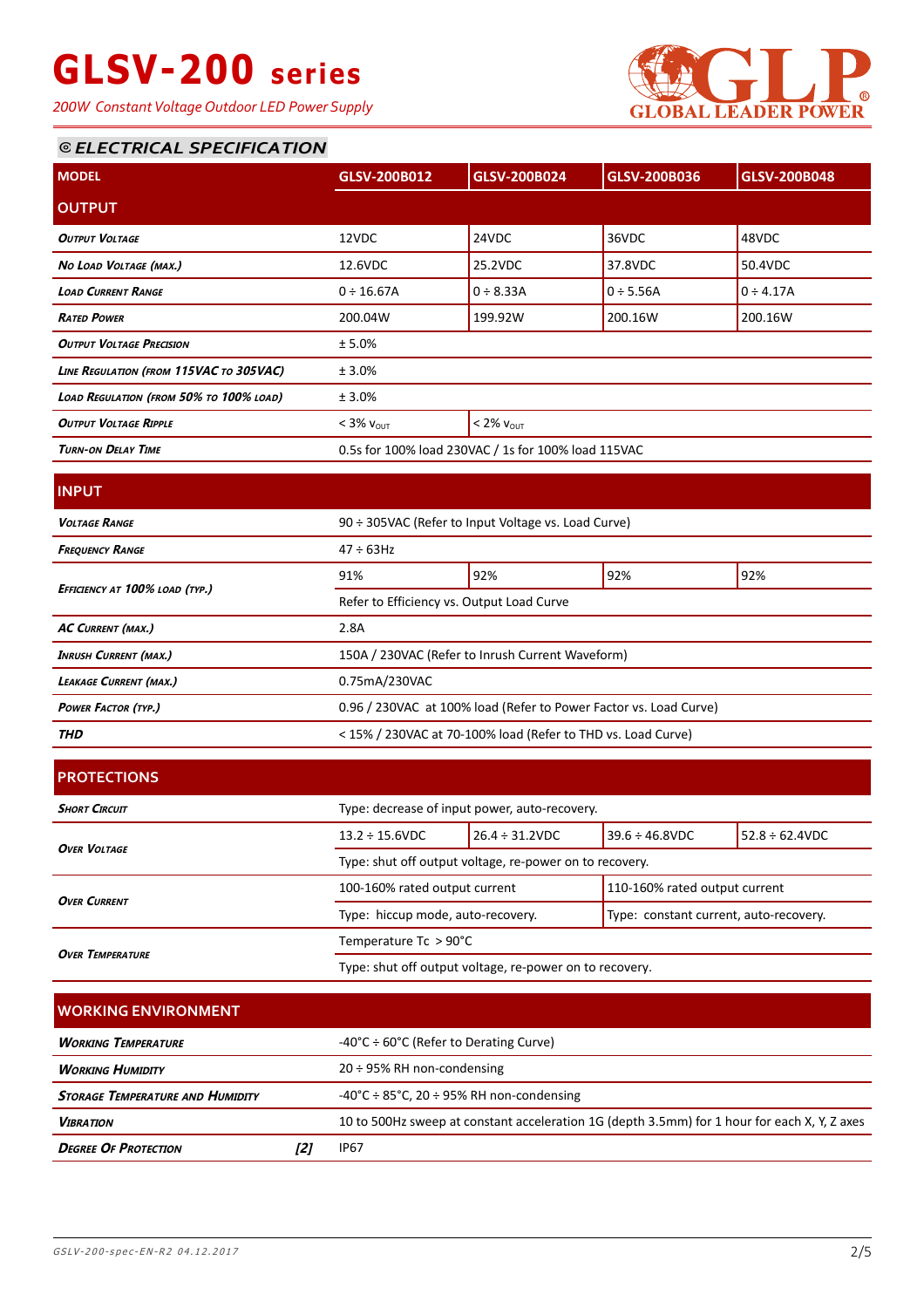*200W Constant Voltage Outdoor LED Power Supply*



| <b>SAFETY AND EMC REGULATIONS</b>                                                                    |                          |                                               |
|------------------------------------------------------------------------------------------------------|--------------------------|-----------------------------------------------|
| <b>SAFETY STANDARDS</b>                                                                              | <b>CE</b>                | EN61347-1; EN61347-2-13                       |
| <b>EMC STANDARDS</b>                                                                                 | <b>CE</b>                | EN55015; IEC61000-3-2; IEC61000-3-3; IEC61547 |
| IN/OUT: 3.75kVAC; IN/GND: 1.6kVAC; OUT/GND: 0.5kVAC; 60s, current < 10mA<br><b>WITHSTAND VOLTAGE</b> |                          |                                               |
| <b>GROUNDING RESISTANCE</b>                                                                          | $< 0.1 \Omega$ (60S/25A) |                                               |
| IN/OUT, IN/GND, OUT/GND > $100M\Omega$ (500VDC/60s)<br><b>INSULATION RESISTANCE</b>                  |                          |                                               |

| <b>OTHERS</b>                        |                                                                                            |  |
|--------------------------------------|--------------------------------------------------------------------------------------------|--|
| <b>Input Wire</b>                    | CCC+VDE $3 \times 1.0$ mm <sup>2</sup> , length = $300 \pm 10$ mm                          |  |
|                                      | 14AWG 2C, length = 300 ± 10mm for GLSV-200B012 and GLSV-200B024                            |  |
| <b>Output Wire</b>                   | CCC+VDE 2 x 1.0mm <sup>2</sup> , length = 300 $\pm$ 10mm for GLSV-200B036 and GLSV-200B048 |  |
| <b>MTBF (MIL-HDBK-217F)</b>          | 200 000h at 230VAC / 80% load and ta < 25°C                                                |  |
| Life Time (min.)                     | 50 000h at 230VAC / 100% load and tc < 70°C (Refer to Life Time vs. $T_c$ Curve)           |  |
|                                      | 232.0 * 68.0 * 43.5 mm for GLSV-200B012 and GLSV-200B024                                   |  |
| Dimensions (Length * Width x Height) | 248.0 * 68.0 * 43.5 mm for GLSV-200B036 and GLSV-200B048                                   |  |
| Weight                               | 1350 ± 100g                                                                                |  |

*1. All parameters NOT specially mentioned are measured at 230VAC input, rated load and 25°C of ambient temperature.*

*2. Suitable for indoor or outdoor use. Please avoid direct exposure to sunlight and immersion in water for over 30 minutes.*

*3. Power supply is considered as component not indented to apply by end-user. Power supply meets safety and EMC standards however the final equipment with power supply must be re-quality to comply with EMC and LVD Directives.*

### ⦾ *MECHANICAL SPECIFICATION MECHANICAL SPECIFICATION*



*Power Factor vs. Load Curve*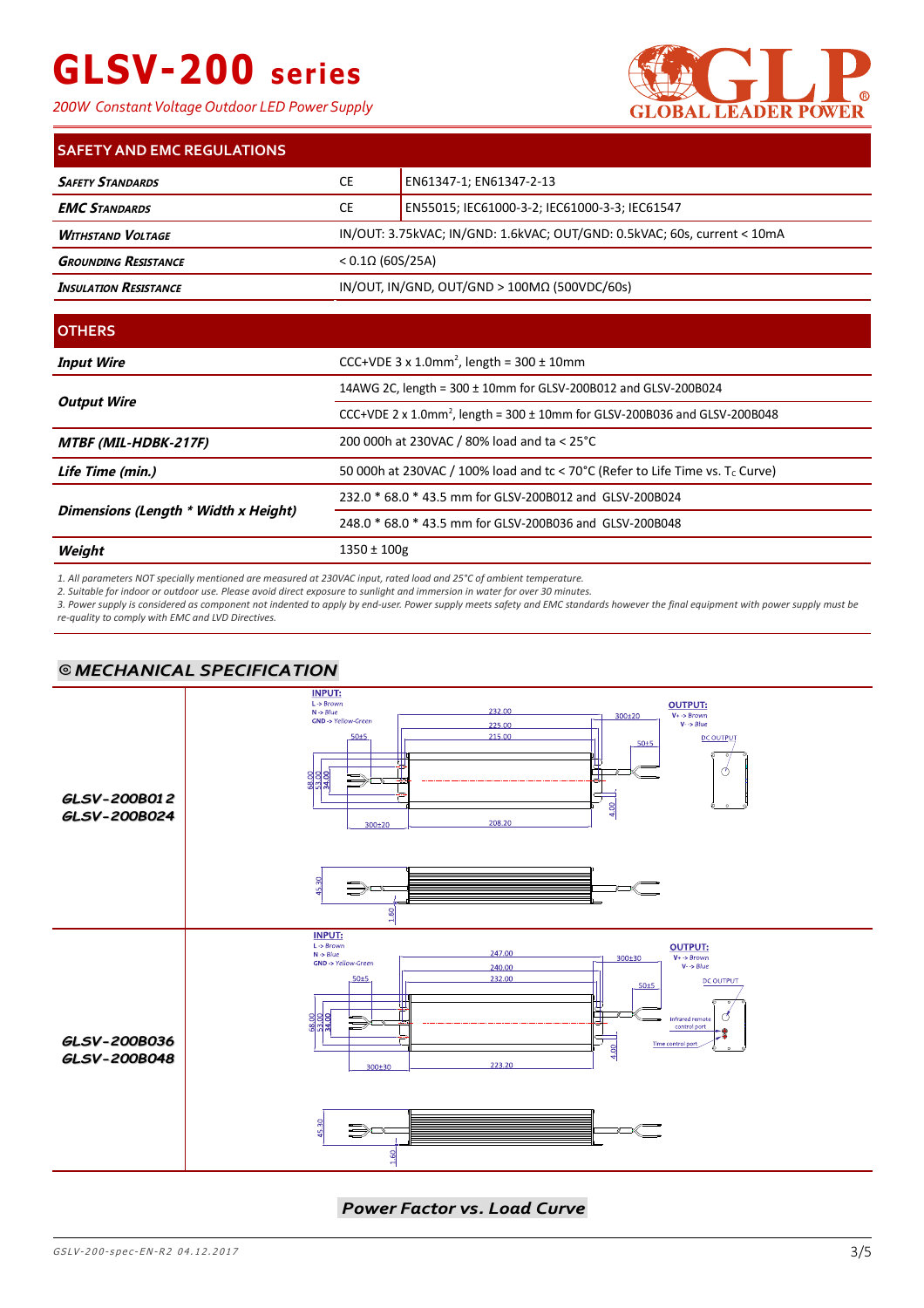*200W Constant Voltage Outdoor LED Power Supply*









### ⦾ *Efficiency vs. Load Curve Efficiency vs. Load Curve*